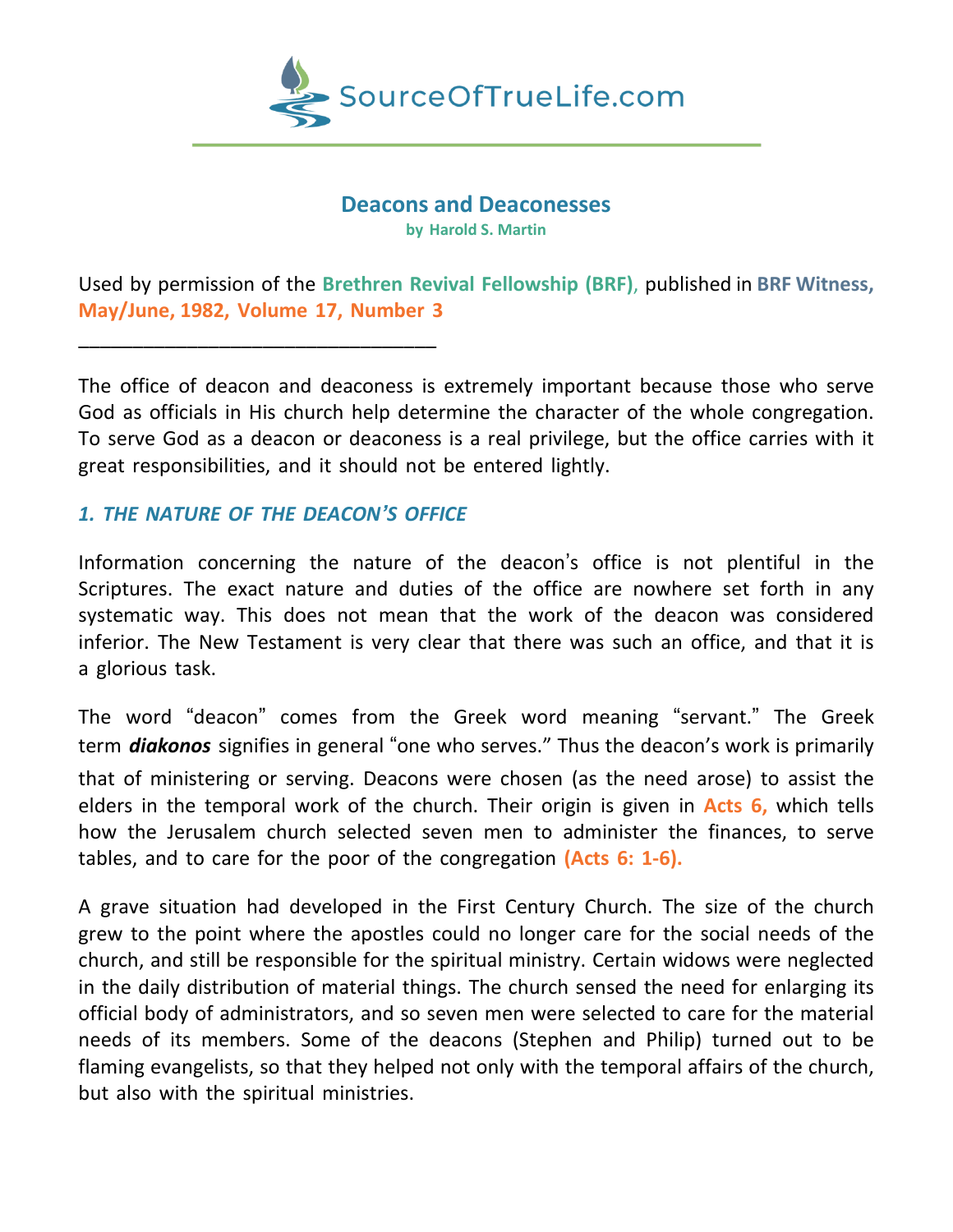Otho Winger describes the deacon's office by saying: "Deacons are elected by the vote of the members of the local congregation. Among the many duties that may be assigned to them, are looking after the poor and sick, paying the annual visit, making preparation for the lovefeasts, and assisting the (preaching) ministry in any way they can" (Winger, *History and Doctrines of the Church of the Brethren*, 1919). Deacons are to be servants in the local church – looking after the poor and sick, taking care of church funds, assisting in the administration of the ordinances, serving as helpers to the preaching ministers of the church  $-$  so that the elders can give themselves continually to the study of the Word of God and to prayer.

# *2. THE QUALIFICATIONS FOR THE DEACON*

The early church chose men for the deacon's office who were of honest report and full of the Holy Spirit **(Acts 6:5).** They did not look for men who were wealthy, or good organizers, or formally educated, or persons "who knew their way around." The qualifications for the deacon (and for the deacon's wife) center around the individual's personal character, spiritual life, and home relationships **(1 Timothy 3:8-1 3).**

# *The deacon's personal character (1 Timothy 3:8)*

The word "grave" denotes a seriousness of mind and character. It doesn't mean that the deacon must be long-faced, but it does mean that his conduct must be decent and becoming, not silly and light-minded. Humor and laughter are gifts from God. God must have meant us to laugh or He would not have made so many parrots and mules and monkeys. But "gravity" is the attitude of the person who takes a serious view of life. The Christian life is meant to be a happy experience, but we must guard against a shallow and happy-go-lucky attitude toward life.

The phrase "not double tongued" means that we must not say different things to different people to suit the occasion. One salesman describes how he trifles with the truth by being double-tongued: "When talking for a while with my prospective customer, say to the lady, 'How about the PTA! Do you belong!' If she says 'No, ' I say 'That's the way it is with my wife; she just doesn't have time.' If she says 'Yes,' I tell her my wife does too! In that way establish a friendly climate with my customer." The deacon will need to help make responsible decisions, and he might be tempted to evade issues by doing some smooth talking. But those who spread conflicting tales among the congregation will bring misunderstanding and discord in the church.

The expression "not given to much wine" puzzles present day readers because in many of our circles, total abstinence from alcoholic beverages is a foregone conclusion for the Christian. in the First Century (and in many parts of the world today) water supplies were often contaminated. Many people used wine (highly diluted with water) as a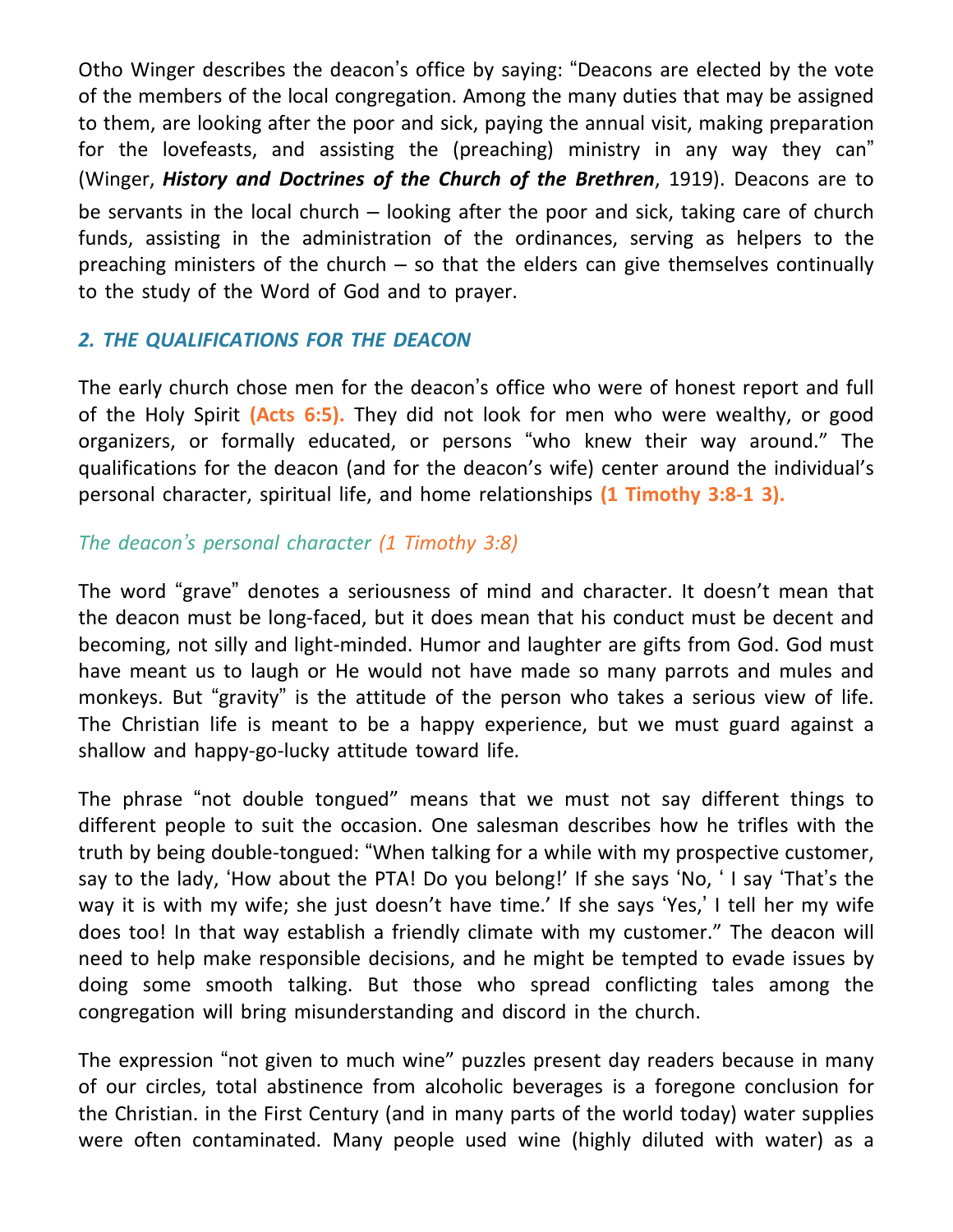beverage. Such use of wine was not forbidden by Scripture, but addiction to wine is severely condemned. Yet in spite of this general permission, total abstinence from alcoholic beverages was often practiced. Timothy was a total abstainer, for he had to be told to use a little wine, "for his stomach's sake" **(1 Timothy 5:23).** Remember that one who never touches alcoholic beverages never becomes a drunkard!

The deacon is not to be "greedy of filthy lucre." He is to have a balanced view toward money. Part of his work involves the distribution of alms to the needy, and there is always a chance for embezzlement even of church funds. The deacon is not to be a money lover. Judas was not the last treasurer who betrayed the Lord for a few pieces of silver. In summary then (according to **I Timothy 3:8),** the deacon is not to be a silly joker, a double talker, a wine lover, or a money grabber.

# *The deacon's spiritual life (1 Timothy 3:9-10)*

The deacon must not only have certain personal characteristics; he must also possess a vital spiritual life.

The deacon does not need to be "apt to teach" (like the elder does), but he does need a settled faith. The deacon should not be the kind of person who falls for every wind of doctrine that blows his way.

He is to hold "the mystery of the faith in a pure conscience." He is to have a settled faith in the evangelical teachings of the Scriptures, including the ordinances, the principles, and the restrictions of the Gospel. A "mystery" is not what is beyond knowledge, but what being once hidden, is now revealed to those with spiritual discernment. **Ephesians 3:4-6** explains the "mystery" as the secret of salvation through Jesus Christ which is available to all who believe (Jew and Gentile). To hold the faith with "a pure conscience" is to believe with utter sincerity and without mental reservation.

Deacons are to be "first proved." They are not to be appointed hastily. There should be a period of probation during which his qualities are observed carefully. Then, after a time of training and examination, if there are no loopholes to criticize, let him serve permanently.

The words "being found blameless" (verse 10) do not mean that the deacon must be "sinless." One who is "blameless" lives his life so nobly that there won't be any loopholes for others to latch on to and to criticize. (Of course, there will always be irresponsible people who are going to accuse. The deacon might be unjustly blamed for wrong, but there must be nothing in his life that could truthfully be used to bring shame to the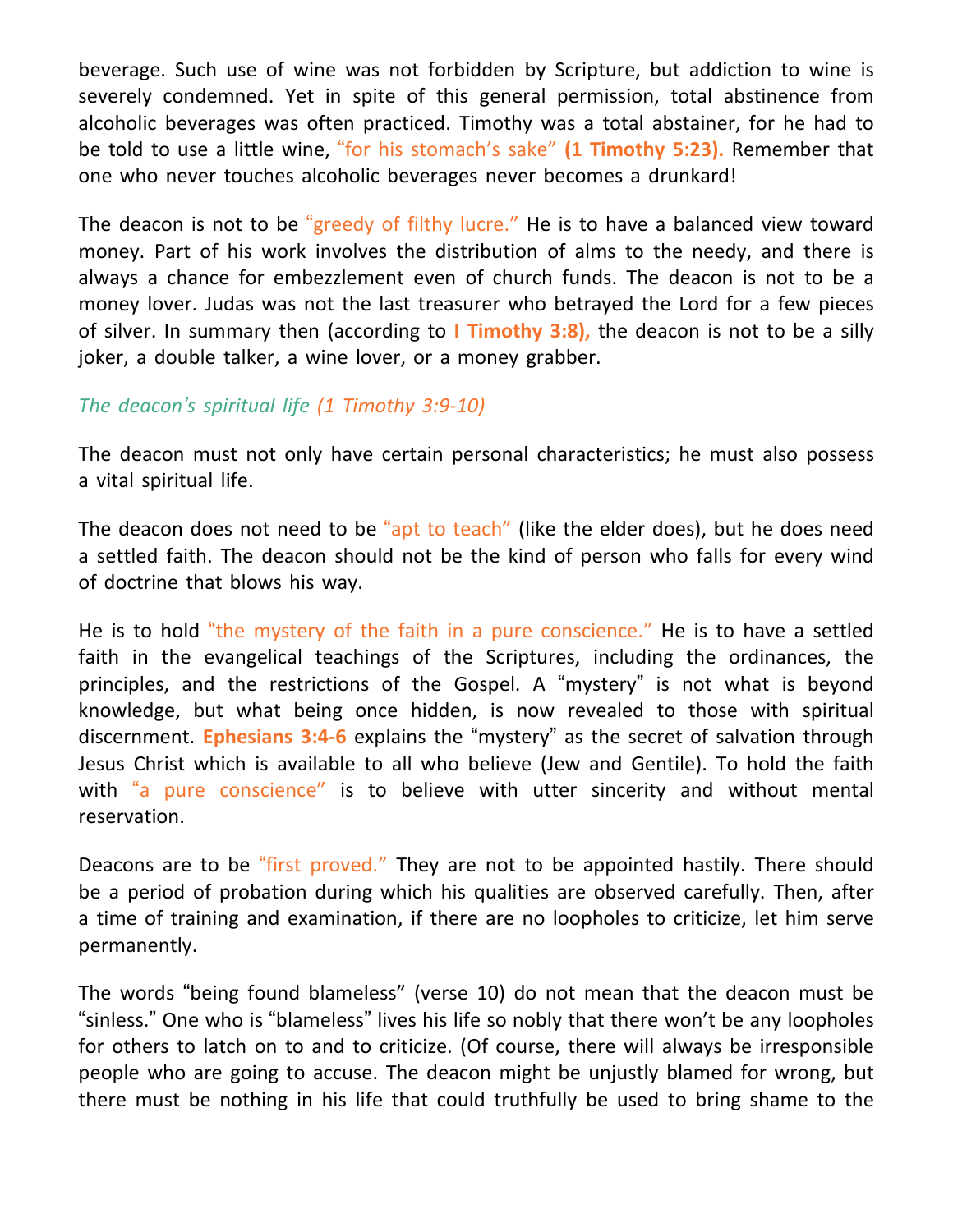cause of Christ). If there is no ground for accusation, the church should permanently ordain the deacon.

*The deacon's home relationships (1 Timothy 3:12-13)*

No place is more telling about one's real character, than conditions surrounding the home life.

The deacon is to be the "husband of one wife" and he is to rule his "children well." The reference to "one wife" (whatever else it may mean) clearly calls for the Christian husband to be totally faithful to his wife. Most certainly it rules out divorce and polygamy. Also, the deacon is to manage his household in an excellent manner. He is not only to have the ability to command the respect and obedience of his children, but he must do a good job of it (he must do it "well"). The effectiveness of his work in the church will be spoiled if his children are rebellious and undisciplined.

The congregation when choosing a deacon should look for a man who is exemplary in personal character, devoted in spiritual life, and faithful in domestic relationships.

# *3. QUALIFICATIONS FOR THE DEACON'S WIFE*

Wives of church leaders are a big factor in their husband's success. The deacon's wife must meet special requirements too because she will often need to share with her husband in his many delicate duties. Any reproach on the part of the wife, will reflect on the work of her husband. The qualifications for the deacon's wife are given in **1 Timothy 3: 11.**

The deacon's wife is to be "grave." The word used here is the same as that used for her husband in **1 Timothy 3:8.** It denotes a seriousness of mind and character. She must not be silly, light-minded, and a joker. She should hold a serious view of life.

The deacon's wife is not to be a "slanderer." A slanderer is one who spreads false or twisted statements about another and thus is harmful to that person's reputation. Jeremiah tells about some of his accusers who said, "Come, let us smite him with the tongue" **(Jeremiah 18:18).** It would be very easy for the deacon's wife to make wrong use of the details she might learn about the private life of members of the congregation. The wife of the deacon must not be one who is loose with the tongue.

The deaconess is to be "sober minded." That means that she is to be temperate and calm. A "soberminded" person is one who is collected, well composed, and not easily excited. The sober-minded person is possessed with balanced judgment. That is the way a deaconess is to be.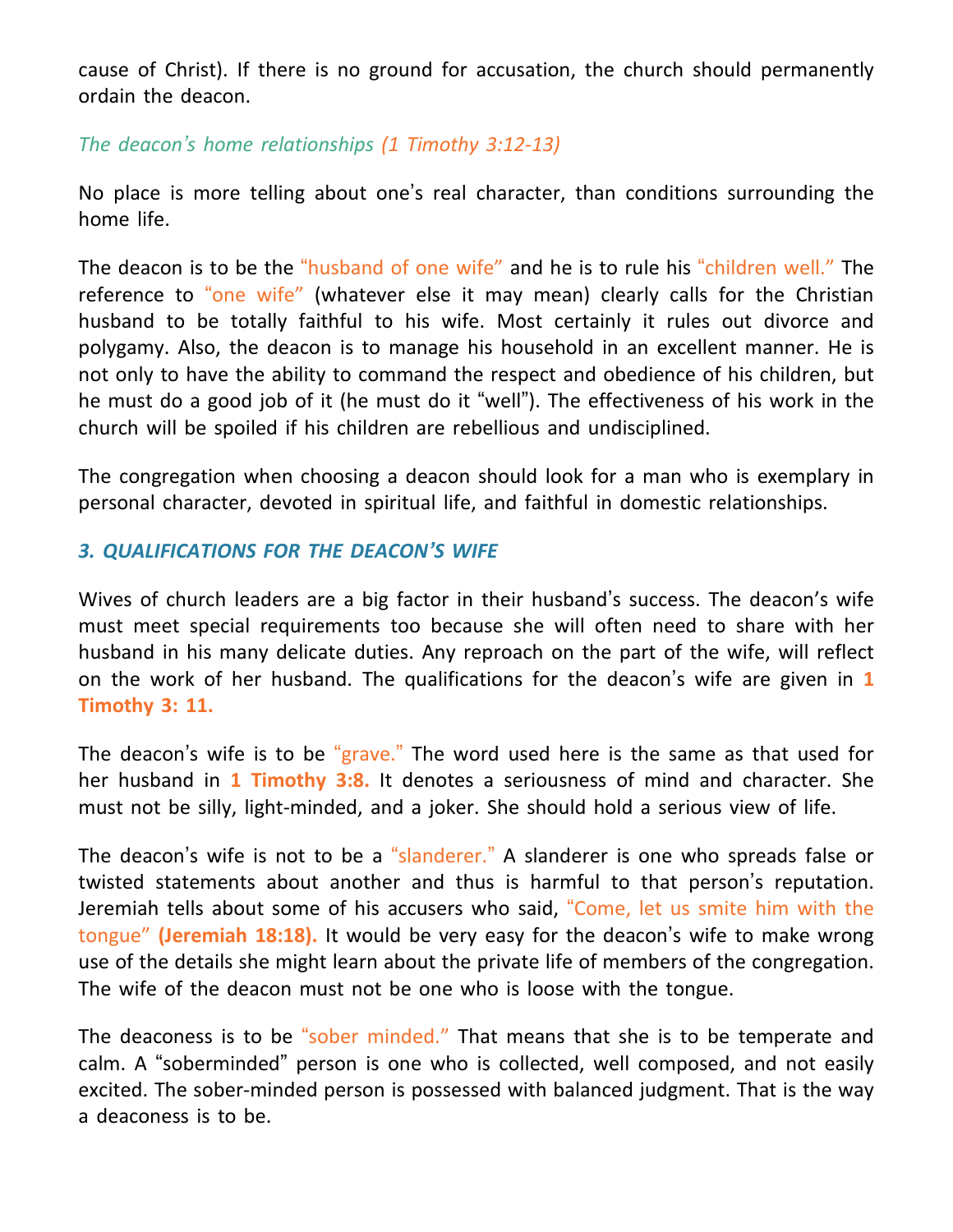The wife of the deacon should be "faithful in all things." She must be a reliable, trustworthy woman – one who can be depended upon. She must be faithful to her husband, to her family, to Jesus Christ, and to the church.

To summarize, then, the qualifications of the deacon's wife include holding a serious view of life, avoiding the spreading of gossip, striving to maintain a balanced sense of judgment, and dependability in every area of life. A wife like that is a real asset to any man, and especially to the man who has official responsibilities in the church of God.

#### *4. THE INCENTIVES FOR THE DEACON'S WORK*

**1 Timothy 3:13** says of deacons: "For they that have used the office of a deacon well, purchase to themselves a good degree and great boldness in the faith which is in Christ Jesus." The deacon who has a real heart-interest in his work, and who uses his office unselfishly, will acquire for himself a good standing in the eyes of God and of man. There are two promises held out to the deacon:

#### *1) He obtains a good degree.*

The reference is not to a university degree, but to a "good standing," or a good record for faithful and excellent work. He is achieving a respected reputation in the church, and he is also laying up treasurers in Heaven, so that in the day of Christ the deacon who serves well will have a good standing when the rewards are given out.

There is nothing sinful about looking forward to a reward at the end of this life. The Apostle Paul said, "Henceforth there is laid up for me a crown of righteousness" **(2 Timothy 4:8).** He looked forward to a reward. The faithful deacon will receive a special reward in the eternal world.

#### *2) He obtains boldness in the faith.*

The Greek word translated "boldness" contains the idea of confidence and assurance. Deacons who perform well will have increasing confidence in the realm of faith, and real boldness when approaching God in prayer. They will be able to say, "I know whom I have believed, and am persuaded that he is able to keep that which I have committed unto him" **(2 Timothy 1:12).**

The rewards mentioned above are for the deacons who use the office "well." Serving as a deacon involves hard work and discouraging moments, but there are some beautiful rewards along the pathway. The instructions in **I Timothy 3** spell out the Scriptural ideal for the deacon and deaconess. Perhaps no person measures up to the ideal at every point, but none of us must ever be satisfied as long as there is room for improvement.